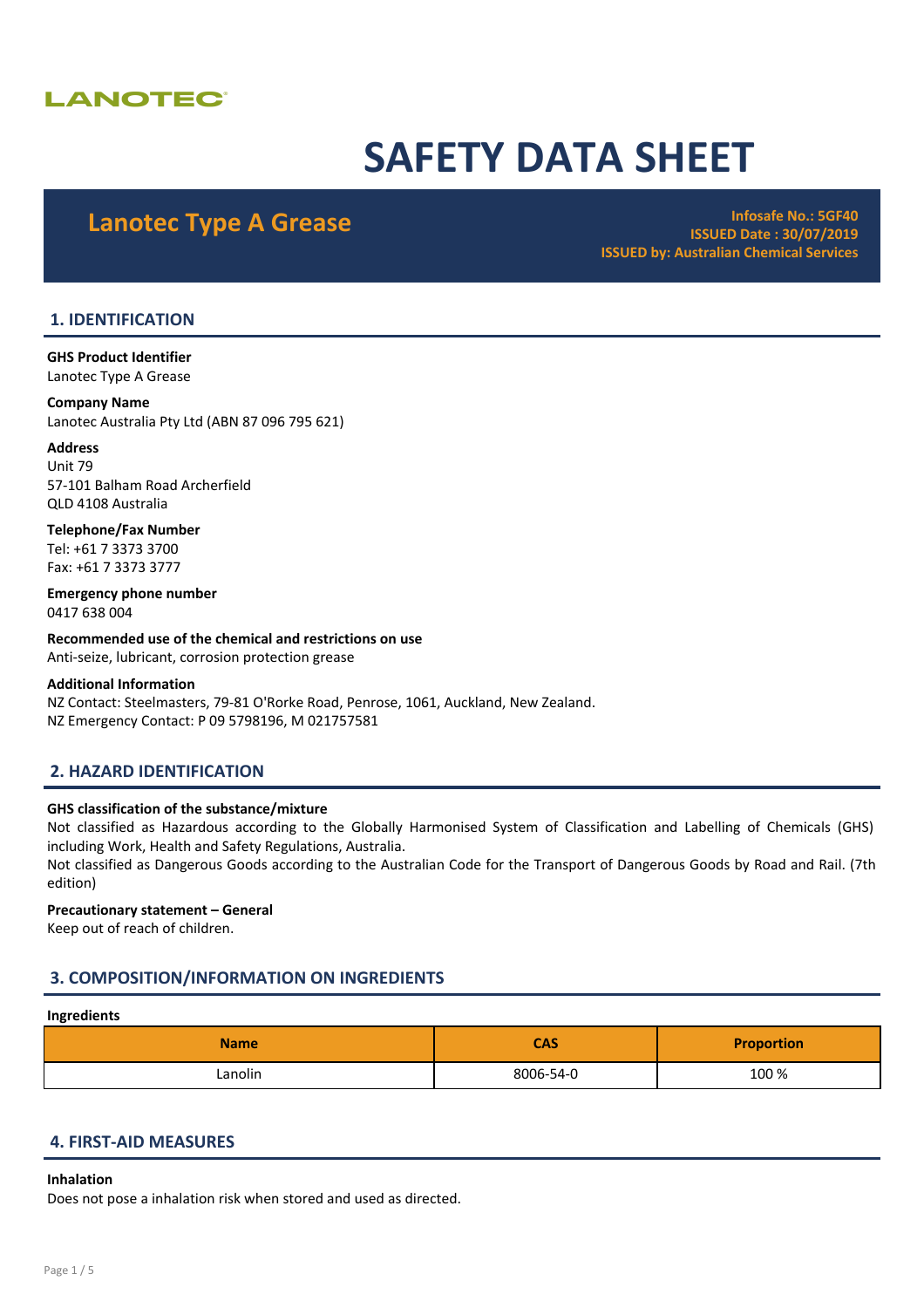#### Ingestion

DO NOT INDUCE VOMITING. Wash out mouth with water and give plenty of water to drink. Seek medical attention.

#### Skin

Remove contaminated clothing and wash affected area with soap and water. If persistent irritation occurs, obtain medical attention. If burning by hot wax, immediately cool under cold water to dissipate heat and seek medical aid.

#### Eye contact

Irrigate with copious quantity of water for 15 mins. Seek medical assistance if symptoms persist.

#### First Aid Facilities

Maintain eyewash fountain and safety shower in work area.

#### Advice to Doctor

Treat symptomatically.

#### Other Information

For advice in an emergency, contact a Poisons Information Centre (Phone Australia 131 126) or a doctor at once.

# 5. FIRE-FIGHTING MEASURES

#### Fire Fighting Measures

Small fire: Use dry chemical, CO2, water spray or foam. Large fire: Use water spray, fog, or foam if safe to do so, move undamaged containers from the fire area. Cool containers with flooding quantities of water until well after fire is out.

#### Hazards from Combustion Products

May emit toxic fumes (carbon oxides) in fire.

#### Special Protective Equipment for fire fighters

Fire-fighters should wear full protective clothing and self contained breathing apparatus (SCBA).

#### Specific Hazards Arising From The Chemical

Hazardous decomposition: Fire may produce irritating, poisonous and/ or corrosive gasses.

#### Other Information

C2 Combustible Liquid

# 6. ACCIDENTAL RELEASE MEASURES

#### Emergency Procedures

Stop leak if safe to do so. Bund material if necessary. Collect and place into suitable clean, dry, closed container for disposal.

#### Personal Protection

Wear protective clothing specified for normal operations (see Section 8)

# 7. HANDLING AND STORAGE

#### Precautions for Safe Handling

Use in well ventilated areas.

#### Conditions for safe storage, including any incompatibilities

Keep in a cool, dry ventilated place.

# 8. EXPOSURE CONTROLS/PERSONAL PROTECTION

#### Occupational exposure limit values

The time weighted average concentration (TWA) for the liquid component of this product is: None specified; which means the highest allowable exposure concentration in an eight-hour day for a five-day working week. The short term exposure limit (STEL) is: None specified; which is the maximum allowable exposure concentration at any time. There is blanket limit (TWA) of 10 mg/m3 for dust mists when limits have not been otherwise established.

#### Appropriate Engineering Controls

In industrial situations maintain the concentrations values below the TWA. This may be achieved by process modification, use local exhaust ventilation, capturing substance at the source, or other methods.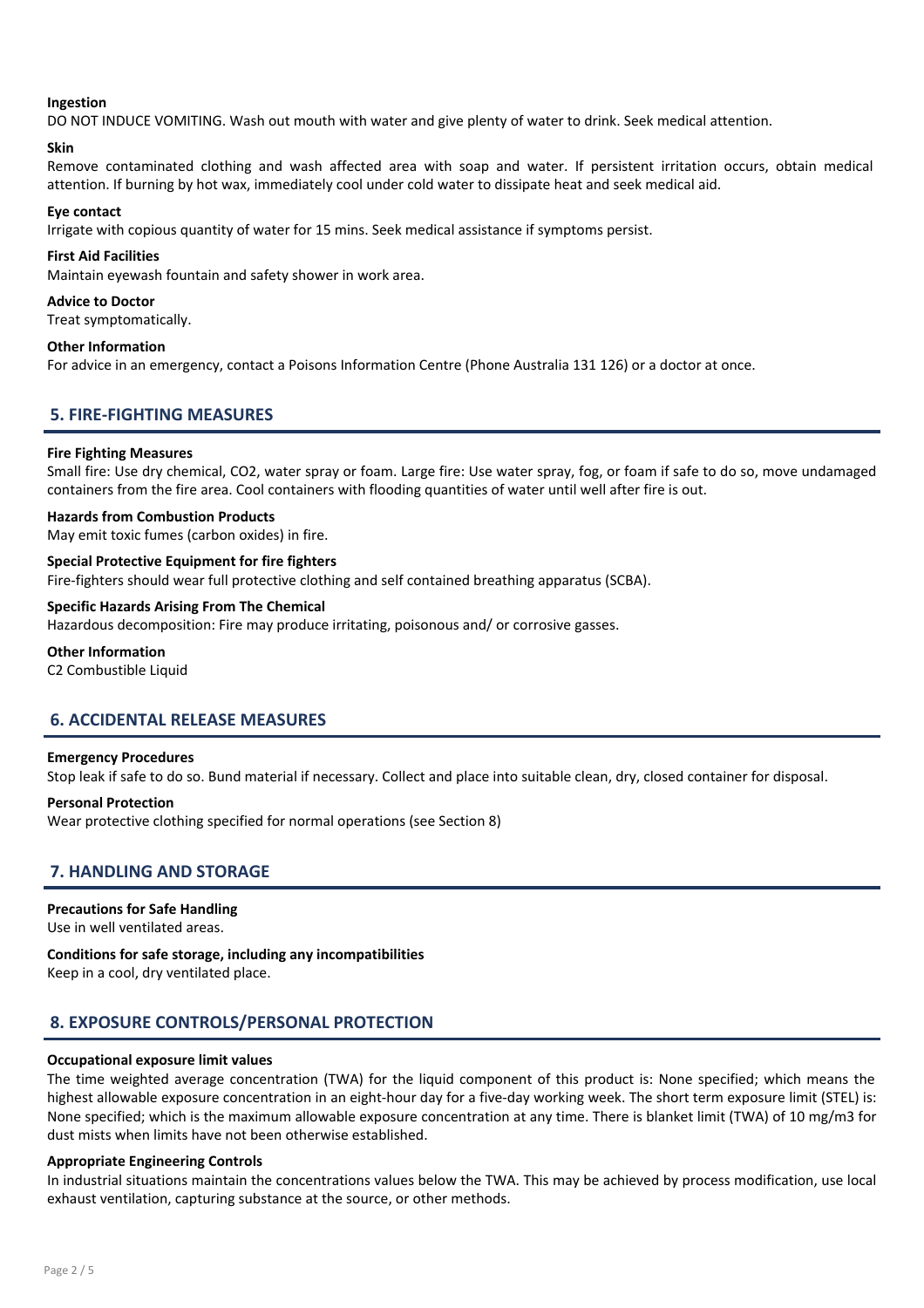#### Respiratory Protection

Where ventilation is not adequate, respiratory protection may be required. Avoid breathing vapours or fumes. Respiratory protection should comply with AS 1716- Respiratory Protection Devices and be selected in accordance with AS1716- Selection, use and maintenance of respiratory protection devices. Filter capacity and respirator type depends on exposure levels. In the event of an emergency, planned entry into unknown concentrations a positive pressure full face piece SCBA should be used.

#### Eye Protection

The use of a face shield, chemical goggles or safety glasses with side protection as appropriate. Must comply with Australian Standards AS 1337 and be selected and used in accordance with AS 1336.

#### Hand Protection

Hand protection should comply with AS2161, Occupational gloves- Selection, use and maintenance. It is expectect that as in all workplaces, good industrial hygiene would be employed, e.g. wash hands after use and especially before eating.

#### Body Protection

Clean clothes or protective clothing should be worn, preferably with an apron. Clothing for protection against chemicals should comply with AS3765.

#### Hygiene Measures

Always wash hands before smoking, eating or using the toilet. Wash contaminated clothing and other protective equipment before storing or re-using.

#### 9. PHYSICAL AND CHEMICAL PROPERTIES

Form Solid

### Appearance

Amber, brown-yellow colour, opaque solid

**Odour** 

Slightly, characteristic.

Melting Point 35-45 degrees C

Solubility in Water Immiscible

#### Solubility in Organic Solvents

Freely soluble in benzene, chloroform, ether, carbon disulphide, acetone and petroleum ether. Sparingly soluble in cold alcohol; more soluble in hot alcohol.

pH

Not determined

Vapour Pressure Not available

**Density** 0.93 g/ml

Flash Point 238 degrees C

Flammability Combustible.

Auto-Ignition Temperature 445 degrees C

Other Information Saponification value: 90-105

# 10. STABILITY AND REACTIVITY

#### Chemical Stability

Stable under normal conditions of storage and handling.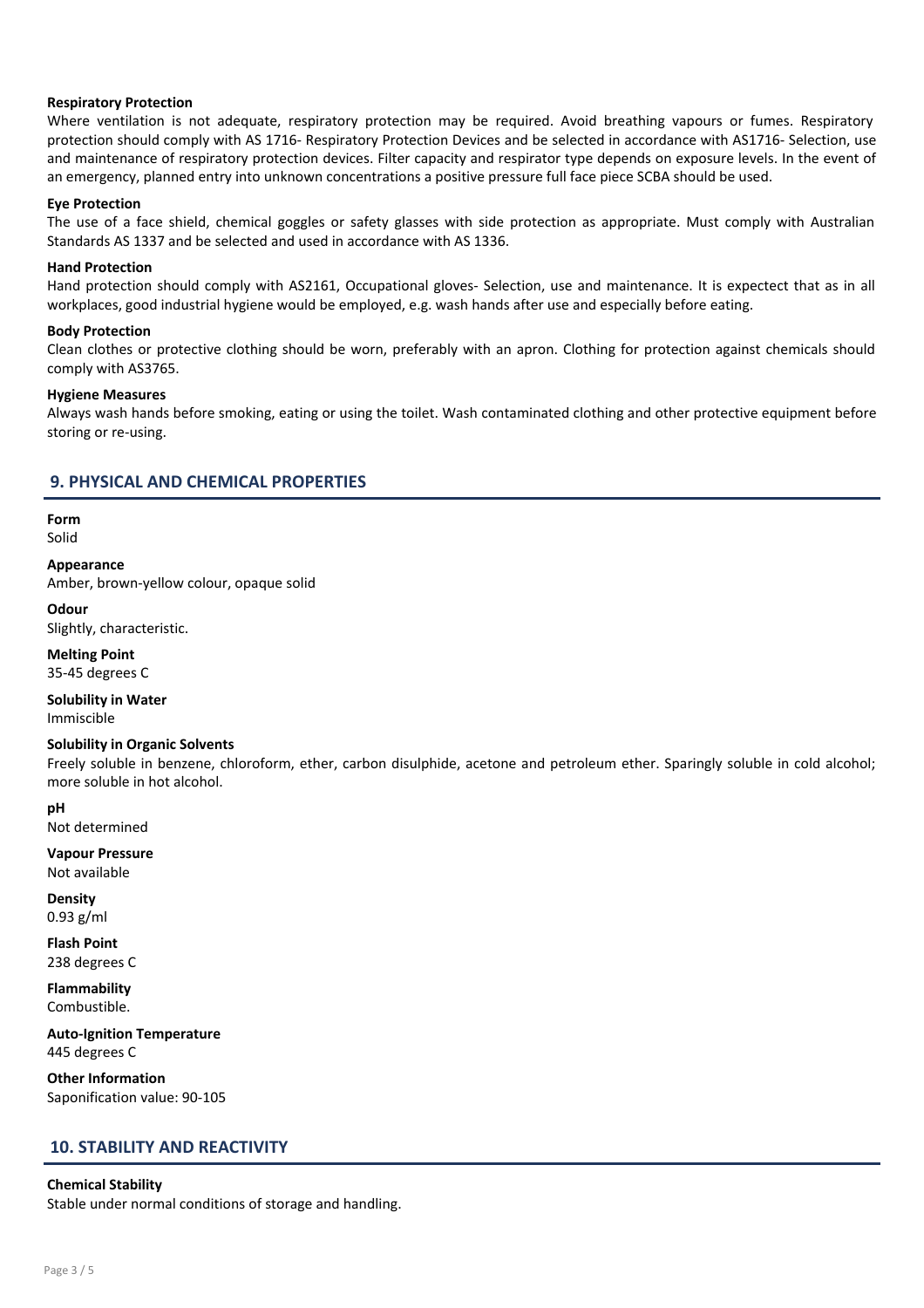#### Conditions to Avoid High Temperatures

Hazardous Decomposition Products Carbon oxides.

Hazardous Polymerization Will not occur.

# 11. TOXICOLOGICAL INFORMATION

#### Toxicology Information

No adverse health effects expected if the product is used in accordance with this Safety Data Sheet and product label. Oral LD50 (rat): 2000 mg/kg

#### Ingestion

Maybe harmful if swallowed. May cause irritation. Large oral dosages may produce gastrointestinal disturbances.

#### Inhalation

Maybe harmful if inhaled. May cause upper respiratory irritation. May cause chemical pneumonitis.

#### Skin

Product is sticky and tacky. May be washed out with soap and water. Product has an emolient effect on skin (moisturises) and will provide a barrier to other chemicals.

#### Eye

Maybe harmful. May cause irritation.

#### Mutagenicity

No evidence of mutagenic properties.

#### **Carcinogenicity**

Data indicates no carcinogenic effects.

#### Chronic Effects

There are no chronic health effects with use of this product.

# 12. ECOLOGICAL INFORMATION

Ecological information

No ecotoxicological data is available for this product.

# 13. DISPOSAL CONSIDERATIONS

#### Disposal considerations

Dispose of according to relevant local, state and federal government regulations.

# 14. TRANSPORT INFORMATION

#### Transport Information

Not classified as a Dangerous Good according to the Australian Code for the Transport of Dangerous Goods by Road and Rail.

U.N. Number None Allocated

UN proper shipping name None Allocated

Transport hazard class(es) None Allocated